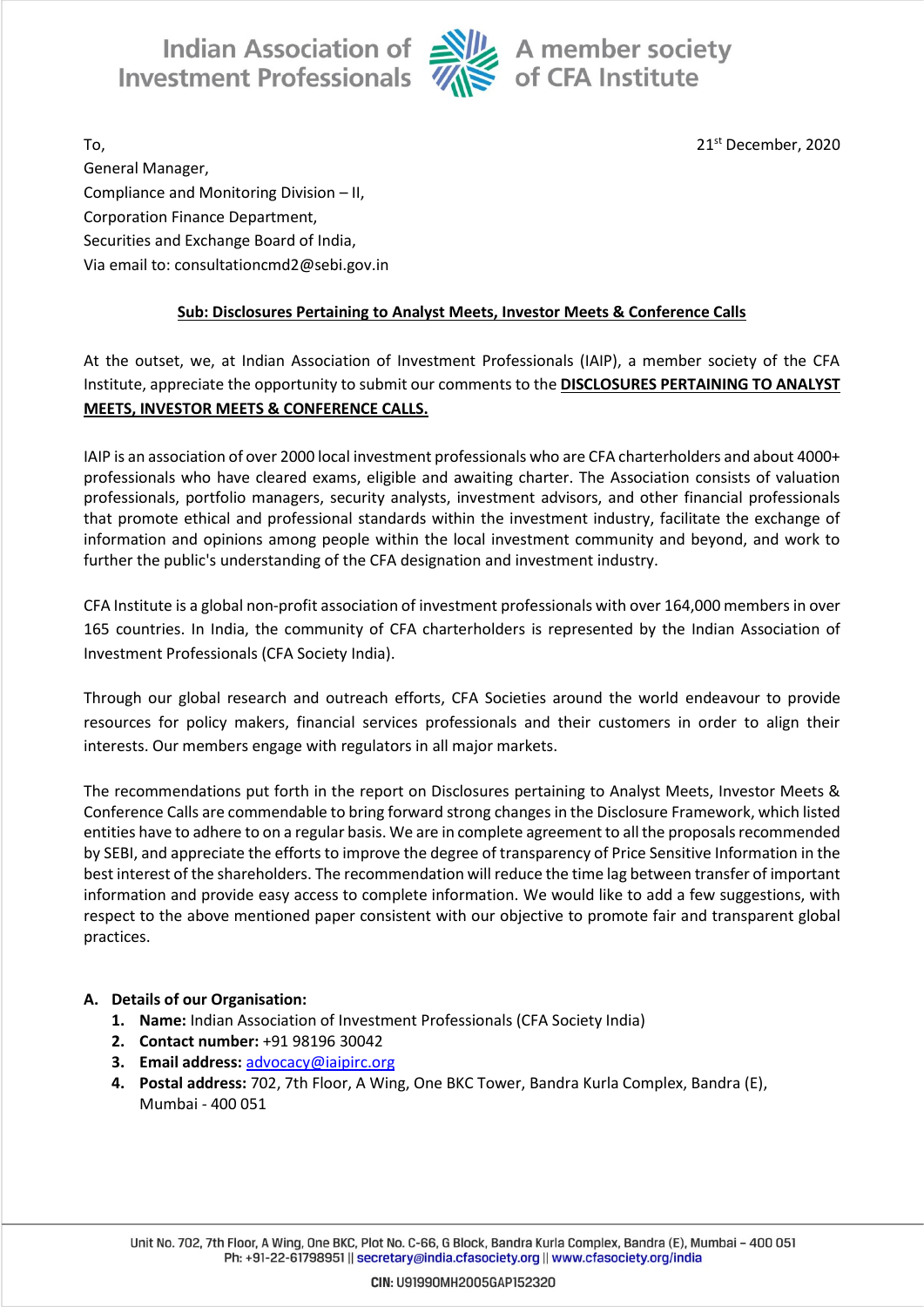



| <b>B.</b> Key Contributors:<br>Sivananth<br>Ramachandran, CFA | Rashmi Modi,<br><b>CFA</b> | Shwetabh Sameer, CFA | Shamit Chokshi, CFA |
|---------------------------------------------------------------|----------------------------|----------------------|---------------------|
| Ashwini Damani, CFA                                           | Om Jha, CFA                | Anil Ghelani, CFA    | Nimisha Pandit, CFA |
| Parijat Garg, CFA                                             |                            |                      |                     |

#### **C. Suggestions / Comments:**

| Name of Entity/Person: Indian Association of Investment Professionals (CFA Society India)<br>Contact Number & Email Address: +91 9819630042(Rajendra Kalur, CFA) ; advocacy@iaipirc.org |                                                                                                                                                                                                                                                                                                                                                                                                                                          |                                                                                                                                                                                                                                                                                                                             |                                                                                                                                                                                                                                                                                         |                                                                                                                                                                                                                                                                                                                                                                                                                             |  |
|-----------------------------------------------------------------------------------------------------------------------------------------------------------------------------------------|------------------------------------------------------------------------------------------------------------------------------------------------------------------------------------------------------------------------------------------------------------------------------------------------------------------------------------------------------------------------------------------------------------------------------------------|-----------------------------------------------------------------------------------------------------------------------------------------------------------------------------------------------------------------------------------------------------------------------------------------------------------------------------|-----------------------------------------------------------------------------------------------------------------------------------------------------------------------------------------------------------------------------------------------------------------------------------------|-----------------------------------------------------------------------------------------------------------------------------------------------------------------------------------------------------------------------------------------------------------------------------------------------------------------------------------------------------------------------------------------------------------------------------|--|
| Sr.<br>No.                                                                                                                                                                              | Recommendation<br>in the report to<br>which the<br>comment pertains                                                                                                                                                                                                                                                                                                                                                                      | <b>Comment</b>                                                                                                                                                                                                                                                                                                              | <b>Rationale for the</b><br>comment                                                                                                                                                                                                                                                     | <b>Revisions to the</b><br>recommendations, if any                                                                                                                                                                                                                                                                                                                                                                          |  |
| 1.                                                                                                                                                                                      | Audio/video<br>recordings shall be<br>made available on the<br>website of the listed<br>entity and respective<br>stock exchanges<br>immediately after the<br>post-earnings<br>conference<br>call/quarterly call,<br>before the next<br>trading day or within<br>twenty-four hours<br>from the occurrence<br>of event or<br>information, as<br>required under the<br>Reg 30 of SEBI (LoDR)<br>Regulations, 2015,<br>whichever is earlier. | Companies<br>should post the<br>quarterly<br>earnings call<br>audio transcript<br>within 24 hours<br>from the<br>completion of the<br>event on the<br>respective<br>exchange, so that<br>any material price<br>sensitive<br>information that<br>has been<br>disclosed on the<br>call can be<br>accessible to the<br>public. | This is a great<br>recommendation by SEBI<br>and will help the<br>investors to access<br>material public<br>information in a timely<br>manner. This move will<br>reduce the monopoly of<br>the privileged market<br>participants and improve<br>the integrity of the<br>overall market. | To ensure that every<br>1)<br>market participant has<br>access to market<br>information at the same<br>time, participants who<br>are part of such earnings<br>call should not be able to<br>act on any material<br>information disclosed<br>until the information is<br>made public by the<br>company<br>Such recordings should<br>2)<br>be made available only<br>after trading hours to<br>avoid information<br>arbitrage |  |
| 2.                                                                                                                                                                                      | Written transcripts of<br>such calls should be<br>made available on the<br>website of the listed<br>entity and respective<br>stock exchanges<br>within five working<br>days after the earning<br>call.                                                                                                                                                                                                                                   | The written<br>transcripts are an<br>important source<br>of material public<br>information. It<br>makes it easy for<br>the investor to<br>access the<br>information if it is                                                                                                                                                | Once the transcript for a<br>call is made available the<br>broad investment<br>community can easily<br>access the information<br>shared therein, and any<br>price sensitive<br>information if shared is<br>made available to the<br>entire public, rather than                          | While we welcome this change,<br>it is recommended that<br>transcripts should be made<br>available within 24-72 hours<br>since many investors find<br>transcripts to be a better<br>alternative to access information<br>in comparison to audio/video call<br>recordings. It is also encouraged<br>that such information be made                                                                                            |  |

Unit No. 702, 7th Floor, A Wing, One BKC, Plot No. C-66, G Block, Bandra Kurla Complex, Bandra (E), Mumbai - 400 051<br>Ph: +91-22-61798951 || secretary@india.cfasociety.org || www.cfasociety.org/india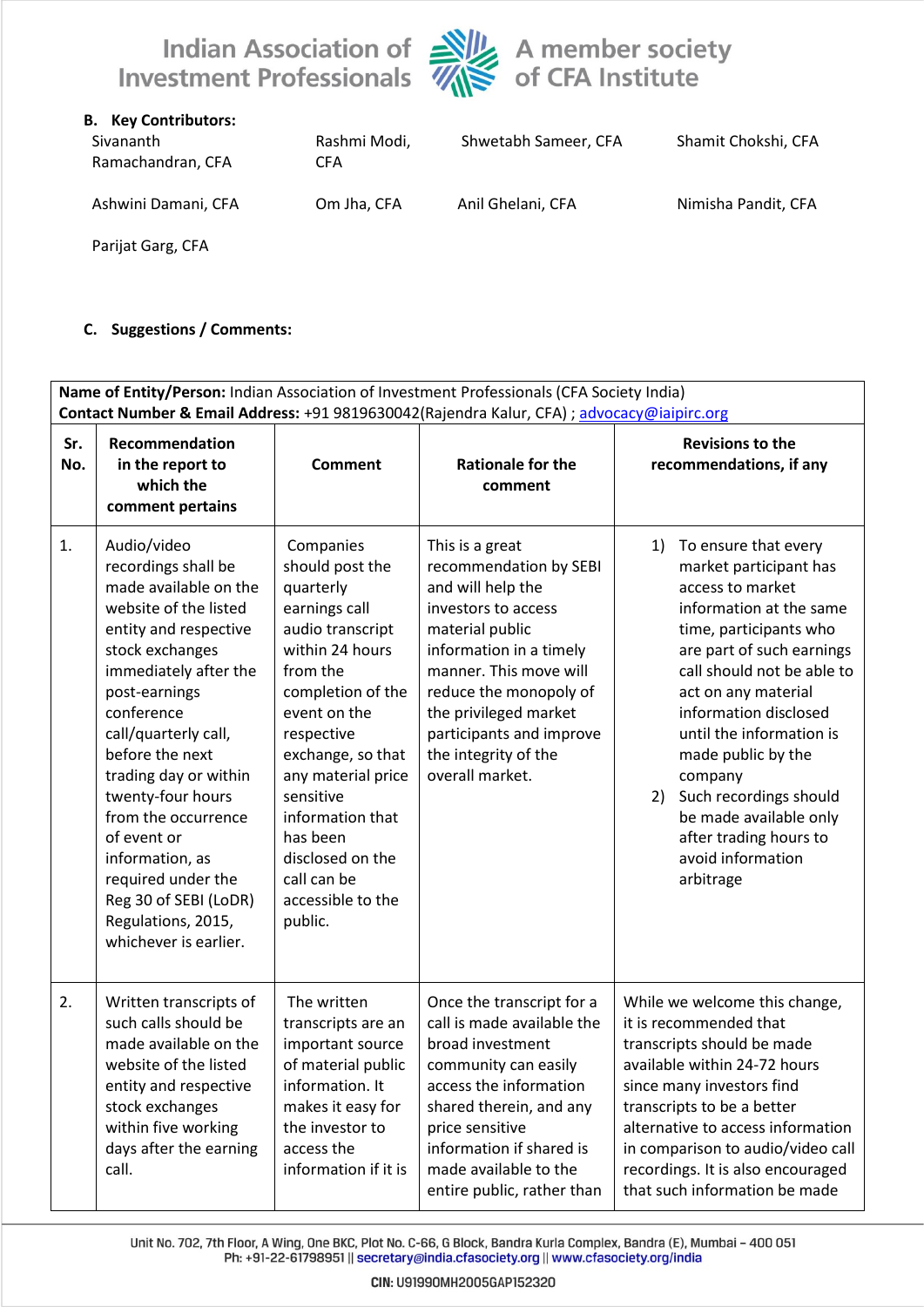# Indian Association of Alle A member society<br>Investment Professionals Alle of CFA Institute



|    |                                                                                                                                                                                                                                                      | made available at<br>the earliest.                                                                                                                                                                                                                             | a specific set of people<br>who participated in the<br>earnings call.<br>Additionally, providing<br>transcripts in a machine-<br>readable format allows<br>participants to adopt to<br>the changing landscape                                                                                                    | available in a machine-readable<br>format                                                                                                                                                                       |
|----|------------------------------------------------------------------------------------------------------------------------------------------------------------------------------------------------------------------------------------------------------|----------------------------------------------------------------------------------------------------------------------------------------------------------------------------------------------------------------------------------------------------------------|------------------------------------------------------------------------------------------------------------------------------------------------------------------------------------------------------------------------------------------------------------------------------------------------------------------|-----------------------------------------------------------------------------------------------------------------------------------------------------------------------------------------------------------------|
| 3. | Listed company shall<br>make available<br>audio/video<br>recordings and the<br>written transcripts on<br>their websites for a<br>period of atleast eight<br>years in addition to<br>the details<br>disseminated on<br>respective stock<br>exchanges. | We welcome this<br>proposal                                                                                                                                                                                                                                    |                                                                                                                                                                                                                                                                                                                  |                                                                                                                                                                                                                 |
| 4. | Listed companies can<br>decide as to whether<br>conference calls are<br>open to everyone to<br>attend or limit such<br>calls to their existing<br>shareholders.                                                                                      | While it is<br>encouraged to<br>allow all<br>interested<br>participants to<br>attend such calls.<br>if companies plan<br>to or<br>unintentionally<br>disclose material<br>information, they<br>should be<br>required to make<br>public disclosure<br>promptly. | Individuals may have<br>different motivations of<br>participating in a<br>conference call. If calls<br>are limited to existing<br>shareholders or a group<br>of certain investors,<br>other interested<br>participants may be at a<br>disadvantage if material<br>information is disclosed<br>during such calls. | When a listed company makes a<br>disclosure of material<br>information, it is required to<br>make public disclosure promptly.                                                                                   |
| 5. | Listed companies to<br>provide number of<br>one-to-one meetings<br>with select investors<br>as part of corporate<br>governance report<br>submitted by them to<br>stock exchanges on a<br>quarterly basis along                                       | We appreciate<br>the efforts to<br>include the<br>communication<br>details of one-to-<br>one meetings<br>under the<br>disclosure<br>requirements of                                                                                                            | It is generally seen that<br>the intimation of<br>meetings with<br>institutions or select<br>investors is reported on<br>the exchanges, but no<br>information is available<br>regarding the discussion<br>between them. Price                                                                                    | Inclusion of the below point-<br>To ensure that every<br>1)<br>market participant has<br>access to market<br>information at the same<br>time, select investors<br>should not act on any<br>material information |

Unit No. 702, 7th Floor, A Wing, One BKC, Plot No. C-66, G Block, Bandra Kurla Complex, Bandra (E), Mumbai - 400 051<br>Ph: +91-22-61798951 || secretary@india.cfasociety.org || www.cfasociety.org/india